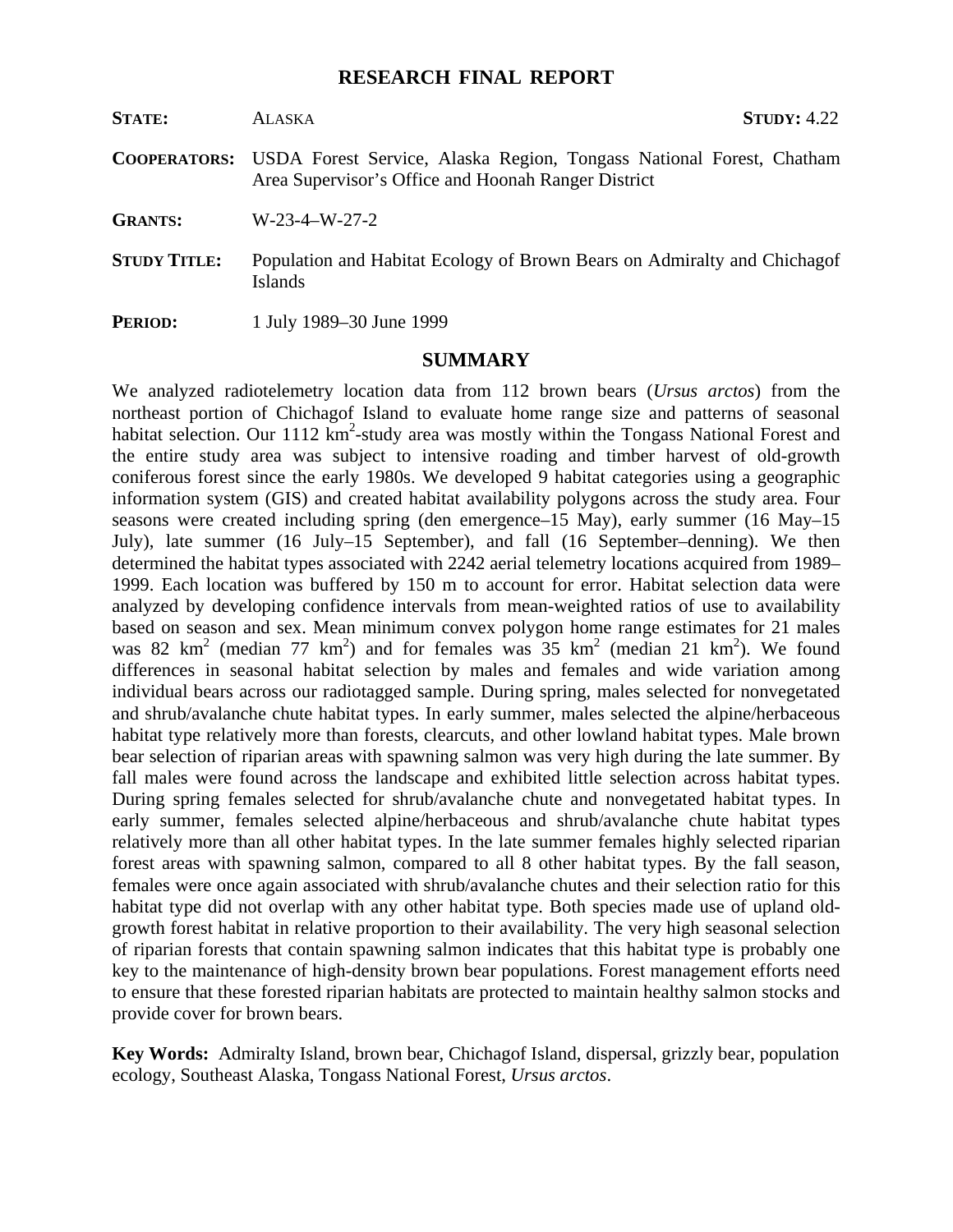| APPENDIX Suitability of Stream Buffers and Riparian Habitats for Brown Bears |
|------------------------------------------------------------------------------|
| by Kimberly Titus and Lavern R. Beier, Alaska Department of Fish and Game30  |

# **CONTENTS**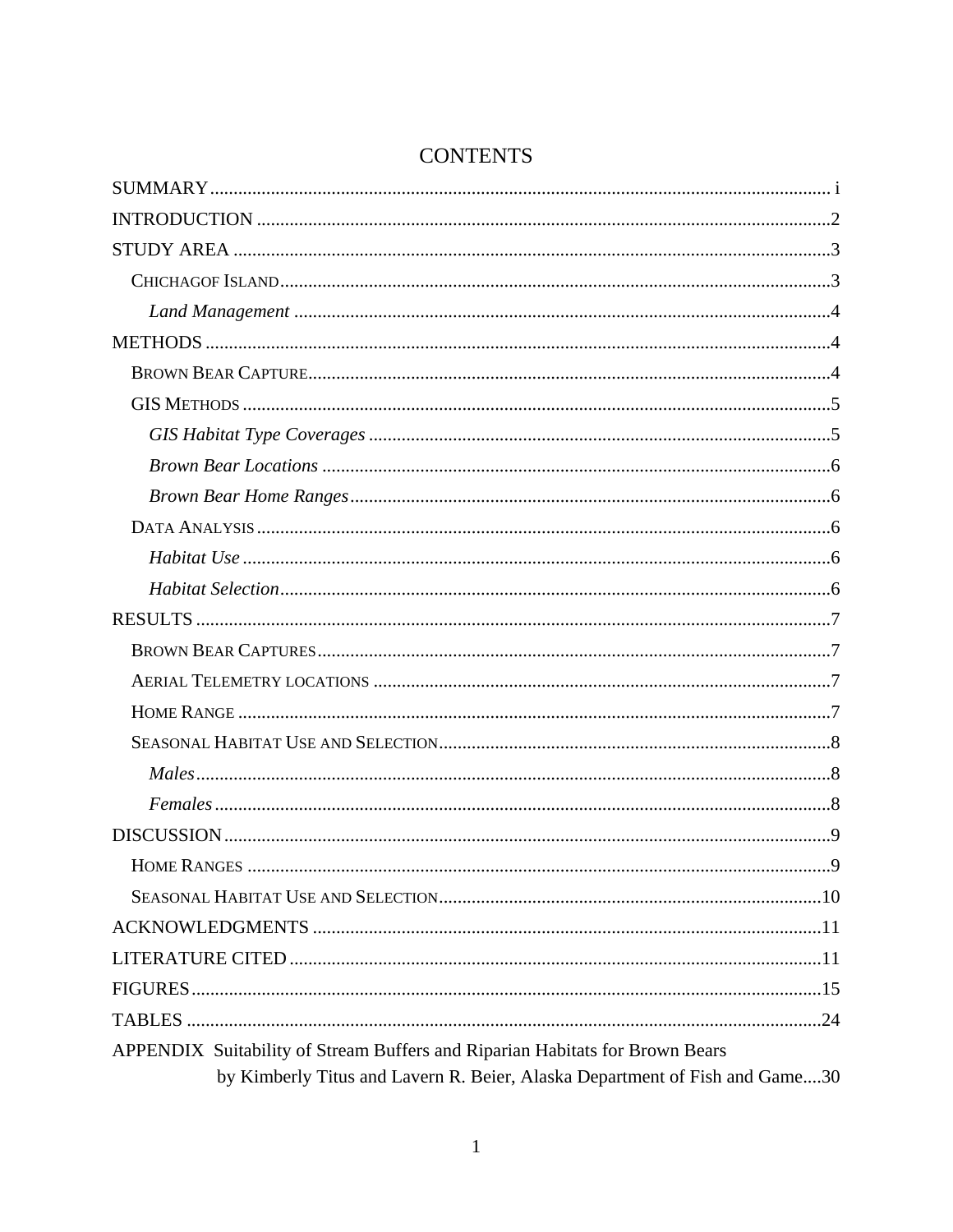# **INTRODUCTION**

Long-term conservation of brown bear (*Ursus arctos*) populations is of high public interest for a variety of reasons including viewing, hunting, ecosystem and biodiversity values, and intrinsic human values. Worldwide, brown bear numbers have been greatly reduced over the past century (Servheen 1990) and in North America they occupy a much smaller range compared with their historic distribution (Rausch 1963). In Alaska, brown bear populations are considered healthy across nearly all of the state except the Kenai Peninsula (Schwartz and Arthur 1997). In Southeast Alaska, brown bear populations are in high densities on Admiralty, Baranof and Chichagof Islands (ABC islands; Schoen 1990, Titus and Beier 1993, Miller et al. 1997). While portions of the ABC islands are designated as wilderness and are not subject to multiple use forest management, some portions of these islands have been or still are subject to land management activities affecting brown bear populations.

Most of the ABC islands and other portions of the Southeast Alaska mainland that are inhabited by brown bears are managed by the U.S. Forest Service as the Tongass National Forest (Tongass). The Tongass recently underwent a forest plan revision, and some of the forest management prescriptions, standards, and guidelines will have short- and long-term effects on brown bears and their habitats (U.S. Forest Service 1997). The most important land management activities that can affect brown bear populations are habitat changes from logging of old-growth forest and the subsequent increase of human access by road construction. There is evidence that logging or other types of resource-extraction industries have impacts on brown bear populations (McLellan 1989, 1990, McLellan and Schackleton 1988), and, specifically for the Tongass, Schoen et al. (1994) thought that habitat change associated with forest management lowered the capability to support future brown bear populations.

Successful long-term management of brown bears requires solutions to a number of complicated social and biological issues (Mattson et al. 1996). Short and long-term degradation of brown bear habitat can be difficult to detect and once detected difficult to reverse in terms of rebuilding bear populations to a previously high level (Doak 1995). One key aspect of understanding and managing habitats for the long-term conservation of very dense brown bear populations is an evaluation of the habitats they use and select. Quantitative descriptions of seasonal habitat use by low-density brown bear populations have been conducted in the Rocky Mountains (e.g., Craighead et al. 1995, Wielgus and Bunnell 1994, Waller and Mace 1997), but few studies have been conducted on a high-density brown bear population in coastal habitats (Hamilton and Bunnell 1987). Our report describes the seasonal patterns of habitat use and selection by coastal brown bears on a portion of Chichagof Island, Alaska. We chose to study brown bears on the northeast portion of Chichagof Island because the land cover has changed with extensive roadbuilding and logging in the past 20 years. Human access to this area increased dramatically over this period; in 1994 logging roads provided entrance to all major watersheds on the study area. Our approach was to use extensive data from >100 radiotagged brown bears to describe their seasonal movements in a landscape that has been subject to intensive forest management.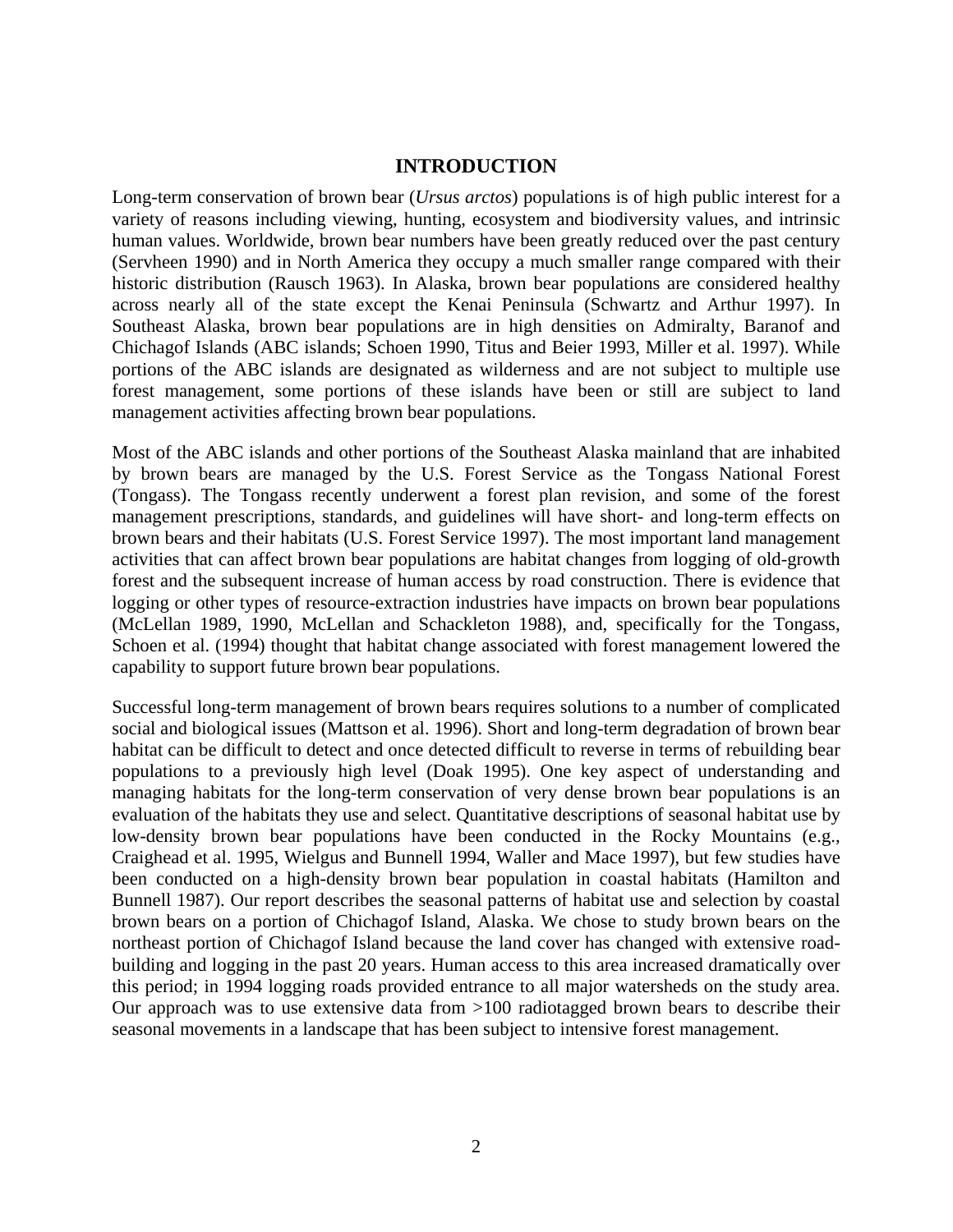#### **STUDY AREA**

The Tongass National Forest covers approximately  $68,000 \text{ km}^2$  within the Alexander Archipelago of Southeast Alaska. Brown bears are on Admiralty, Baranof, Chichagof, associated islands, and the mainland; they are absent from islands south of Frederick Sound. The area is a coastal, temperate rainforest with a cool maritime climate. Our long-term brown bear studies focused on the northern portion of Admiralty Island on Hawk Inlet (Schoen and Beier 1990) and the northeast portion of Chichagof Island. The Alaska Department of Fish and Game manages Admiralty, Baranof, Chichagof, and nearby islands as Game Management Unit 4.

#### **CHICHAGOF ISLAND**

The northeast Chichagof Island study area is a  $1112 \text{ km}^2$  island-like area north of Tenakee Inlet and east of Port Frederick (Fig. 1). This area is connected to another  $5451 \text{ km}^2$  of Chichagof Island by a 100–200-m-wide strip of land at the Portage. The communities of Hoonah and Tenakee Springs are at opposite corners of the study area. Whitestone logging camp is  $\sim 8$  km by road from Hoonah. The topography of northeast Chichagof Island is rugged with mountains rising from sea level to 1100 m. The ridges are steeper with less alpine habitat than on our northern Admiralty Island study area (Schoen and Beier 1990). Lowland habitats are dominated by a dense old-growth rain forest in riparian and well-drained sites. These forests are primarily western hemlock (*Tsuga heterophylla*) – Sitka spruce (*Picea sitchensis*) mosaics. Sitka spruce dominates lowland riparian areas, the saltwater-forested beach fringe, and some steep forested areas between avalanche slopes. Western hemlock dominates the remainder of upland oldgrowth sites. Common understory plant species in old-growth forest stands include several species of blueberry and huckleberry (*Vaccinium* sp.), rusty menzieia (*Menziesia ferruginea*), devil's club (*Oplopanax horridus*), salmonberry (*Rubus spectabilis*), elderberry (*Sambucus racemosa*), skunk cabbage (*Sichiton americanum*), bunchberry (*Cornus canadensis*), and trailing raspberry (*Rubus pedatus*). Poorly drained areas include nonforested muskegs and tree species such as lodgepole pine (*Pinus contorta*) and Alaska cedar (*Chameacyparis nootkatensis*). Mountain hemlock (*Tsuga mertinsiana*) is common in the transition zone to subalpine and alpine habitats, and this species can assume both tree and bush life forms. Nonforested steep slopes are common above 300 m and comprise rock, avalanche slopes and alpine habitat. Avalanche slopes are dominated by red alder (*Alnus rubra*), salmonberry, stink current (*Ribes bracteosum*), and devil's club. Poorly drained sites contain open muskeg and muskegs interspersed with lodgepole pine (*Pinus contorta*). Overall, the vegetated areas of the study area form a complex and heterogeneous mosaic of forested riparian stringers, forested upland hillsides, large poorly drained open muskegs, and avalanche chutes along steep hillsides with forested stringers between these chutes. Detailed descriptions of plant associations are in Martin et al. (1985).

Precipitation occurs throughout the year and snow accumulates from higher elevations to sea level during winter, and elevations >600 m are covered by snow 6–9 months of the year, especially on north-facing slopes. At higher elevations snow is often >2 m deep for much of the winter, contributing to the numerous avalanche slopes and annual scouring of the shrub vegetation.

Streams that contain spawning salmon are abundant on the study area. Over 25 streams (Fig. 2) in the study area support spawning chum (*O. keta*) and pink (*O. gorbuscha*) salmon with escapement varying from a few hundred pink salmon on small streams 1–2 m wide to >90,000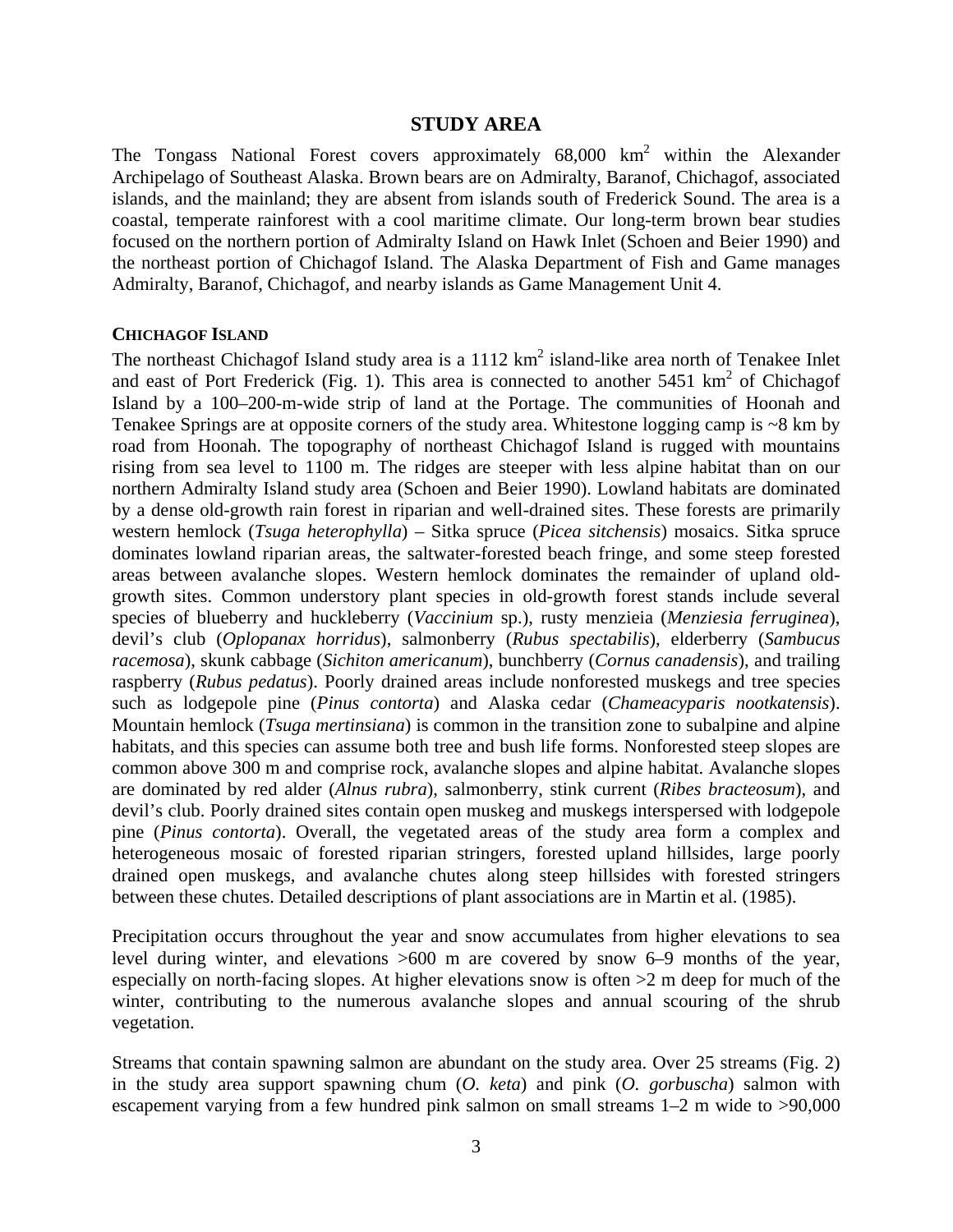pink and 45,000 chum salmon for larger streams in some years. Salmon escapements vary widely among years with pink salmon escapements being larger on the odd-numbered years. Most of the larger streams also support autumn runs of coho salmon (*O. kisutch*).

# *Land Management*

Nearly all of our study area was subject to timber production on both private and Forest Service lands. The Forest Service's land-use designation for the study area was timber production during our study period (US Forest Service 1997). Forest Service land management goals for this landuse designation include "to maintain and promote industrial wood production from suitable timber lands…" and "to manage these lands for sustained long-term timber yields" (US Forest Service 1997). The 1997 Tongass Land and Resource Management Plan (TLMP) changed some of the land management prescriptions from the previous plan, increasing protection to some areas for the long-term conservation of wildlife habitat and to ensure that wildlife remain viable and well-distributed across the Tongass. To conserve brown bear habitat, the 1997 TLMP increased protection of lowland riparian habitats (riparian buffers) for protection of salmon habitat, requested a 500-ft no-cut buffer at important feeding sites for brown bears along salmon streams (see Titus and Beier, in press), a 1000-ft no-cut beach buffer, and an old-growth reserve system (US Forest Service 1997). However, harvest took place on most of the study area before these new TLMP conservation measures, complicating future application of these measures.

During the 1980s >250 km of roads were built on the study area, all associated with timber production. Using GIS data provided by the Forest Service, we estimate that about 500 km of private and public logging roads exist on the study area as of 1999. Most of these roads are accessible for driving from the community of Hoonah.

# **METHODS**

#### **BROWN BEAR CAPTURE**

We used radiotelemetry to gather data in this study and that necessitated capturing bears. We immobilized bears using Telazol® (Fort Dodge Animal Health, Fort Dodge, Iowa, USA) at 7–10 mg/kg of estimated body weight (Taylor et al. 1989), from October 1989 through August 1998 using methods standard for bear biologists. Subadult bears received surgical tubing breakaway radio collars (Telonics, Mesa, Arizona, USA), and adult bears received standard radio collars. Some bears received collars that were red, green, light blue, and orange to facilitate resighting for our population density estimation study (Titus and Beier 1993, Miller et al. 1997).

Using darts from helicopters, we captured 73% of the bears in rugged alpine habitats, mostly in June and early July when a large portion of the bear population is in this habitat. We also captured 18% of the bears with footsnares near a local landfill or on well-used trails along salmon-spawning streams. When deploying footsnares along salmon-spawning streams, we used trapsite transmitters to indicate if a snare had been sprung. We captured a few bears (9%) by shooting them with a dart gun, mostly at a local landfill. We tried to recapture bears 3–4 years after their radio collars were first deployed to fit them with new collars. Recapturing bears was difficult because most of our bears were seldom in open habitats. Capture and handling methods followed the Alaska Department of Fish and Game's animal welfare policy to assure that bears received humane care and treatment. Over the 10-year study we believe we captured bears in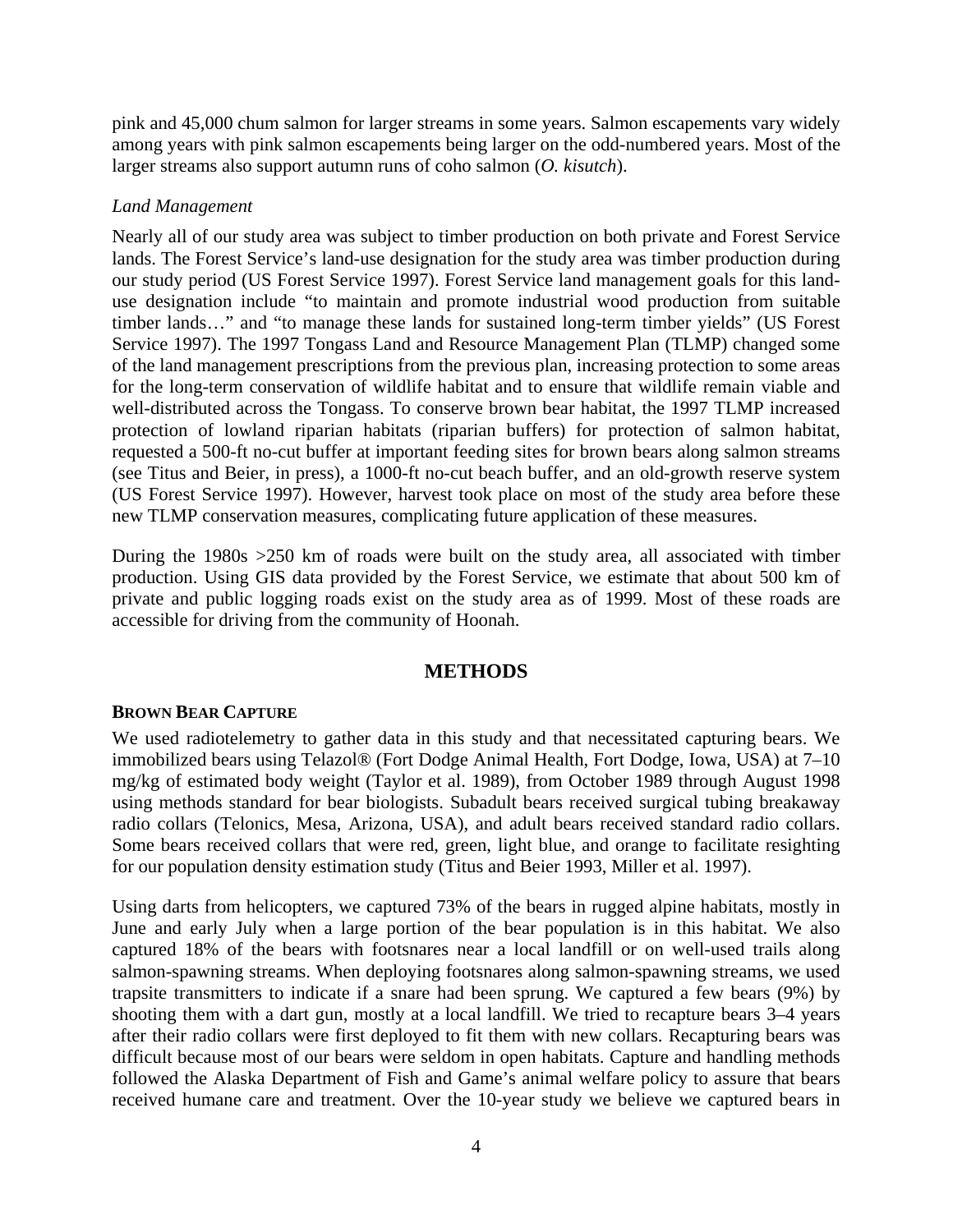representative habitats across the study area and that there was no bias regarding capturing most bears in alpine habitats and subsequently assessing their seasonal patterns of habitat selection.

Following methods of Schoen and Beier (1990), from late April through mid October we conducted aerial radiotelemetry flights in a Piper Super Cub and a Helio Courier at 5–14-day intervals. Aerial telemetry flights were limited to daylight hours when the weather was adequate for flying in mountainous terrain. We did not target denning habitat as part of this study (see Schoen et al. 1987) and only conducted sporadic radiotelemetry flights during winter.

# **GIS METHODS**

We plotted radiotelemetry location points on 1:63,360 topographic maps and transferred the points to ortho-photo quads, using an ArcView (Environmental Systems Research Institute, Inc. 1996) data entry system. The initial capture point was considered a location. We estimated a 150-m (radius) error for each radiotelemetry location point for subsequent habitat analyses.

# *GIS Habitat Type Coverages*

A habitat map was created using various GIS coverages obtained from the Forest Service and subject to our editing. We began with the Timber Type (TIM-94) coverage that contained a variety of cover type polygons. Because timber harvest occurred after 1994 on the study area, recent clearcuts were edited and added to the coverage, resulting in a modified Timber Type coverage. Riparian and stream coverages were also edited from the Class 1 and Class 2 stream (US Forest Service 1997) coverage for the study area.

We added an attribute to the stream coverage that included an edited coverage of the lengths of stream that actually contain spawning pink and chum salmon based on the field experience of L. Beier and K. Titus. This *salmon spawning streams* coverage was a smaller subset of Class 1 streams because it did not contain all anadromous fish habitat, high quality resident fish waters, or habitat above fish migration fish barriers that could be enhanced to provide additional spawning areas for anadromous fish. This coverage of salmon stream lengths was then buffered by 160 m on each side of the stream. The remaining segments of Class 1 streams and all Class 2 streams were buffered by 100 m. Next we performed a union coverage of the Timber Type map and the 2 riparian coverages.

We then created polygons of the area above 458 m (1500 feet) from a contour coverage with the Timber Type coverage. This allowed for analysis of location data with respect to alpine and nonvegetated cover types that occur at high elevations.

The Hoonah dump was buffered with a 1000-m radius circle and added as a habitat type for analyses. The size of this circle was added retrospectively after examining radiotelemetry location data for bears associated with the dump. We felt that it was important to be able to identify locations that were strongly influenced by the concentrated food resource independent from the cover type of bear locations near the dump.

The result from this GIS work was a habitat map for the study area that was a composite of various coverages for a total of 10 habitat cover types (Table 1).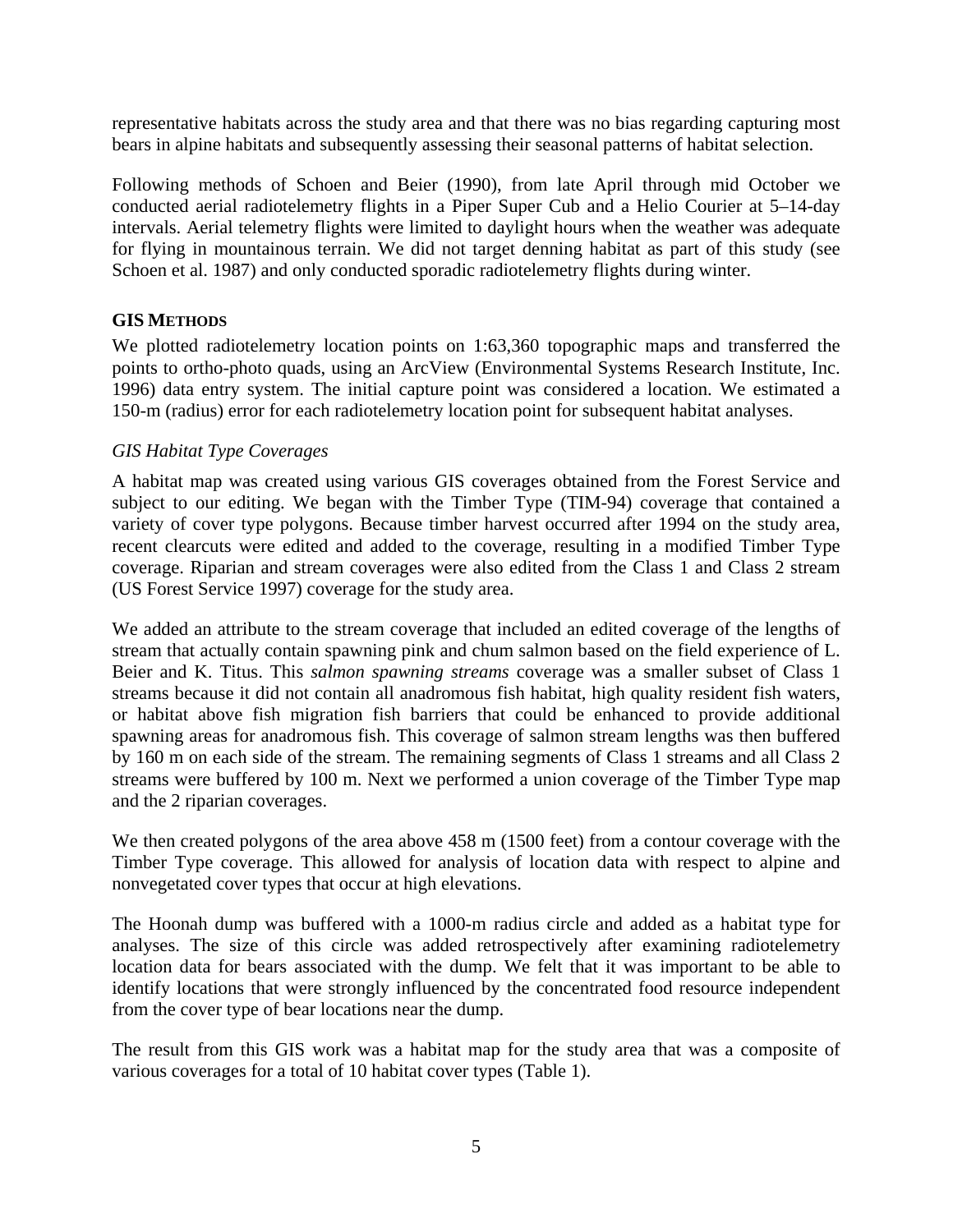### *Brown Bear Locations*

The brown bear location file included all radiotelemetry locations from 1989–1999. In addition to the standard attributes of this file (e.g., date, time, sex, age), were added attributes from other GIS coverages, including elevation, slope and aspect as calculated from a digital elevation model (DEM), distance from the saltwater shoreline, and whether or not the location was within the dump buffer. Each point was then buffered by a 150-m radius circle to incorporate radiotelemetry and mapping errors into the habitat analysis (Waller and Mace 1997). The buffered area of 7.06 ha for each point was then intersected with the final habitat type coverage map to determine the area of each habitat type in the buffered location circle. Thus, each buffered bear location could contain >1 habitat type.

# *Brown Bear Home Ranges*

We selected bears with  $>7$  locations for estimation of home ranges for our habitat selection analyses. We conducted the minimum convex polygon (MCP) routine to provide estimates of home range. During data screening, some outlier locations were eliminated by visual examination to reduce the size of the area and exclude large areas where the bear probably spent little time. Not all bears had locations eliminated from their respective data sets. Each bear home range was intersected with the habitat type coverage to provide an estimate of the number of habitat types within each bear's home range.

# **DATA ANALYSIS**

For all habitat analyses, we separated data by the following seasons: spring (den emergence–15 May), early summer (16 May–15 July), late summer (16 July–15 September), and fall (16 September–denning). Our GIS data screening resulted in 3 different types of data for habitatselection analyses. The first data set was a 10-variable habitat availability map of the northeast Chichagof study area. The second data set were the MCP home range estimates for bears with  $>7$ locations. The third data set were individual location areas for all 112 bears. Using these data, we examined habitat use across 9 habitat cover types and habitat selection at 2 scales. Hoonah dump data were excluded from subsequent analysis.

# *Habitat Use*

Habitat use was described by examining individual telemetry locations for the 112 bears, by sex and season, where each location contained the area of all habitat cover types in the 150-m radius plot centered on the point estimate. Proportional habitat use was then calculated across the sum of all location polygons for each bear. We determined mean habitat use by a bootstrap method that was weighted by the number of locations for that bear (Manley 1991).

# *Habitat Selection*

Habitat selection was evaluated at 2 scales by comparing habitat use with habitat availability using ratios (Manley et al. 1993). At the landscape scale, we compared the study area with the location data. We computed a selection ratio for each bear. The geometric mean was calculated for all of the bears with mean and 95% confidence intervals for the ratios being bootstrapped to account for differing sample sizes per animal (Pendleton et al. 1998). Because the ratio being compared was between the locations for each bear and the entire study area, some zeros occurred in the bear-use data. That is, a bear might not have location data for some habitat cover types that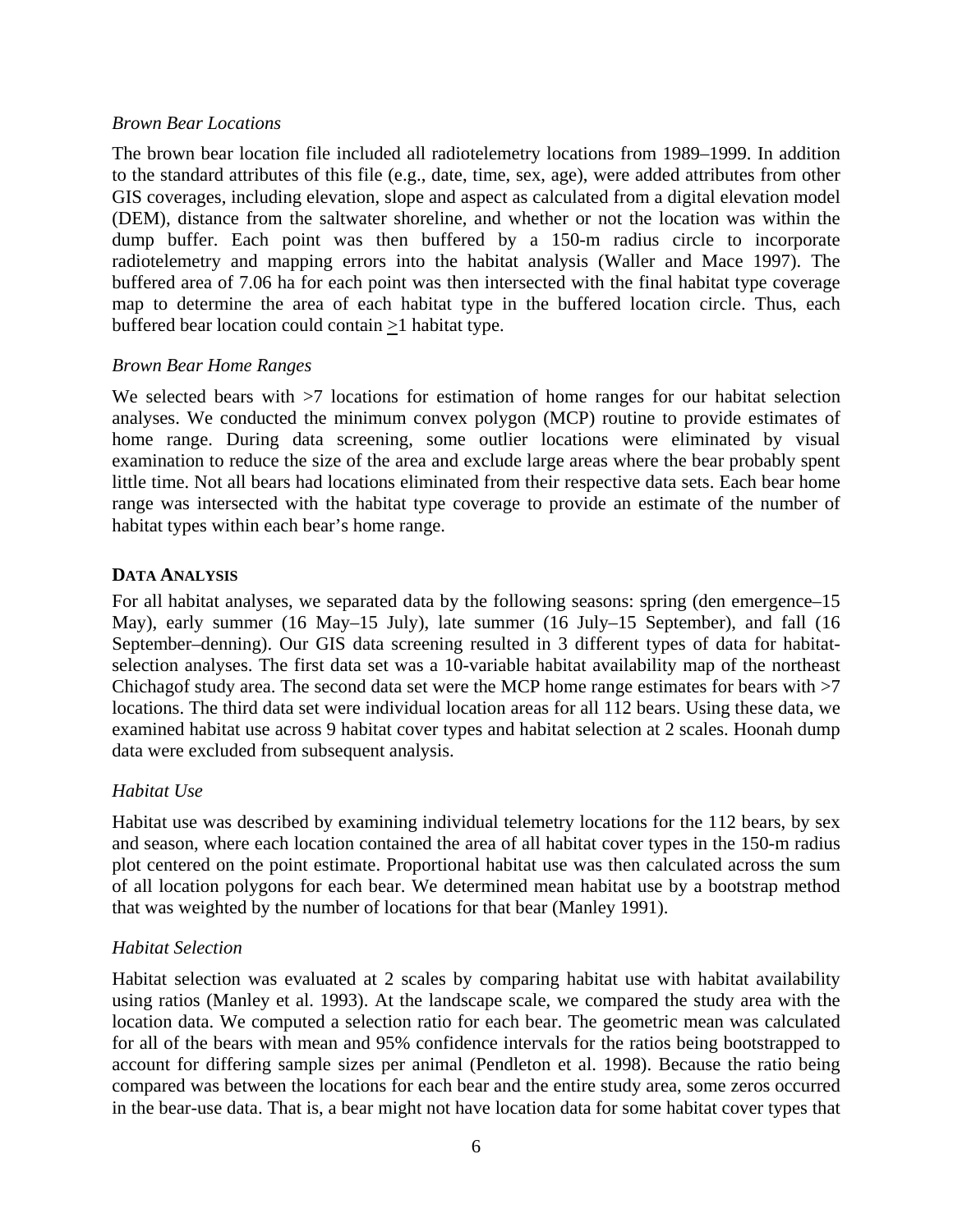occur on the study area. When we found zeros in the use data, we replaced them with 0.0025 for the analysis.

At the home range scale, we compared the estimated home ranges for all bears with >7 locations with the individual location data. For each bear a selection ratio was computed and the geometric mean was calculated as above. For this analysis zeros could occur in both the location data (use) and the home range (availability) data. We replaced these zeros with 0.0025 for the analysis.

Advantages of using these habitat selection ratios are that each animal was considered a sampling unit, yet the mean ratios were weighted more by animals with more locations. The ratios were also independent from one another so an increase in one proportion (habitat type) does not impose a decrease in another. Other advantages and disadvantages of the method are in Aebischer et al. (1993) and Pendleton et al. (1998).

### **RESULTS**

### **BROWN BEAR CAPTURES**

We captured and radiocollared 112 brown bears on the northeast portion of Chichagof Island from October 1989 through June 1998. Two bears were captured 4 times, 2 were captured 3 times, and 17 were captured twice for a total of 139 captures. Two bears died during our capture operations, both presumably from suffocation. A total of 55% of all captures took place in June (Table 2) when many bears were in alpine and other high elevation habitat types, making them visible and vulnerable for capture using helicopter. The large number of captures in 1990 was associated with premarking for a mark-resight density estimation procedure conducted in 1992.

#### **AERIAL TELEMETRY LOCATIONS**

A total of 2103 aerial radiotelemetry locations were acquired. Combining this with 139 capture and recapture locations, the total number of locations for all 112 bears was 2242. We eliminated bears with <8 locations from some of our analyses, resulting in 80 bears for subsequent analysis. We had locations in at least 2 different years for these 80 bears, and for 65 bears we had locations spanning at least 3 years (Table 3). We had 5 or more years of location data on 29 bears. The seasonal distribution of locations was weighted to the month of August, when we attained 29% of the locations (Table 4). Yet we had location data for 53 of 80 (66%) bears across the 7 months from April through October when most brown bears were out of their dens. A total of 84% of the 80 brown bears with >7 locations had at least 1 location in each of 6 months. This indicates that our data were adequate as descriptions of seasonal habitat use, selection, and multiyear home range.

#### **HOME RANGE**

Screening the location data further reduced the number of bears for which multiyear home range estimates were made by 1 for a total of 79, including 21 for males and 58 for females. Home range size was not related to the number of telemetry locations (Fig. 3). Mean multiyear home range size for male brown bears was  $82.8 \text{ km}^2$  (median = 77.1 km<sup>2</sup>; SD = 81.6) and mean multiyear home range size for female brown bears was  $35.1 \text{ km}^2$  (median =  $20.8 \text{ km}^2$ ; SD =  $57.5$ ).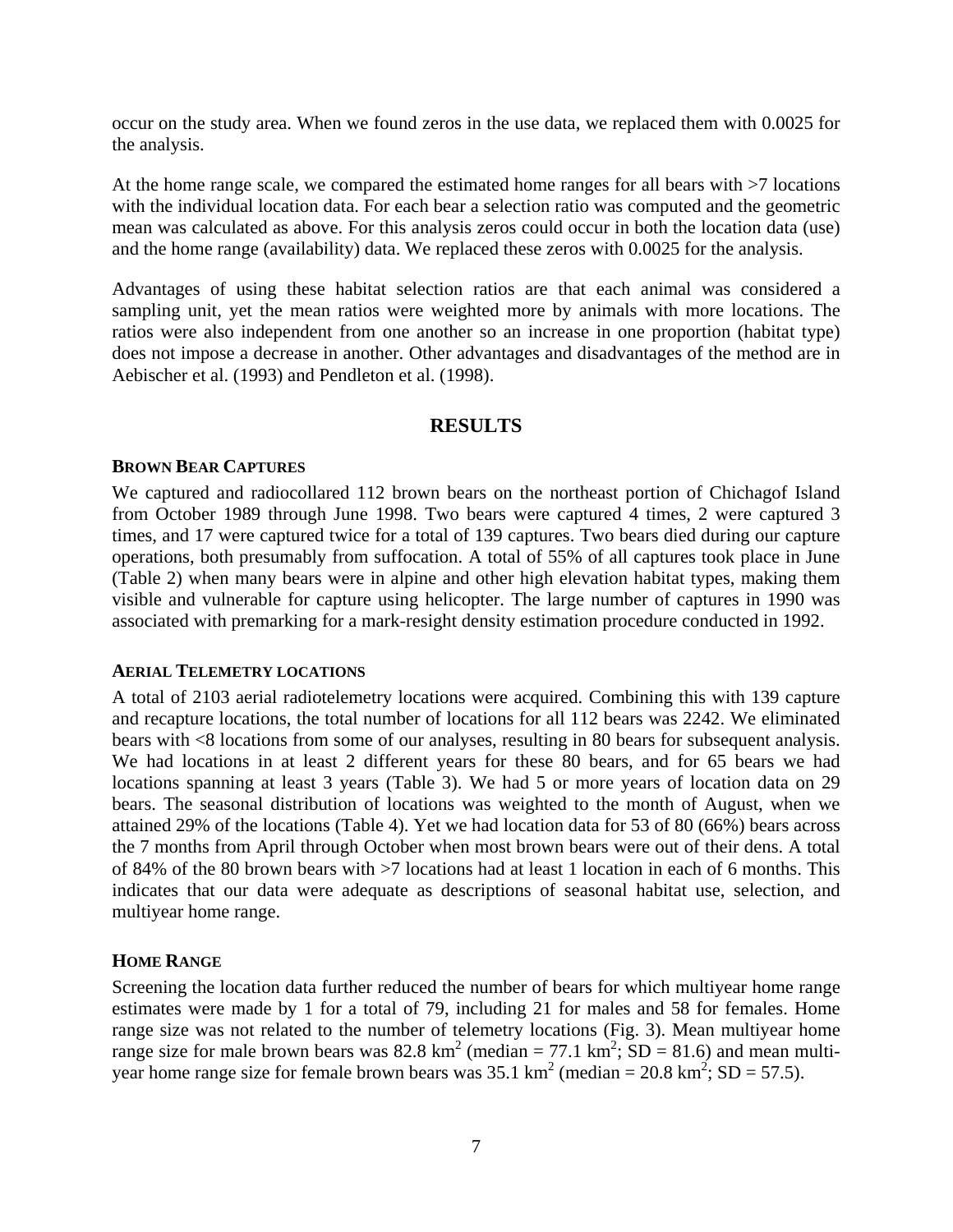#### **SEASONAL HABITAT USE AND SELECTION**

Across both sexes and all 4 seasons, we found wide variation in patterns of individual habitat use by brown bears (Figs. 4 and 5). For example, in the spring for both sexes, a few bears used avalanche chute habitat almost exclusively, while others had few locations in this habitat cover type. Two males used large old-growth forest stands in the spring, while all other male bears seemed to use this cover type less than or equal to its availability. In early summer, both sexes made high use of the alpine/herbaceous habitat cover type. By late summer both sexes had high use of riparian areas with spawning salmon, the highest single habitat type use of the year for any habitat type. During fall males made little use of small old-growth forest, and their overall pattern of habitat use seemed similar to the availability of habitat types on the study area.

#### *Males*

Through the early and late summer seasons, many of our 21 radiotagged brown bears spent considerable time at the Hoonah landfill. We eliminated these availability and use data from the analyses presented here. Selection ratios for male brown bears at the study area level in the spring indicated selection for nonvegetated and shrub/avalanche chute habitat types compared to clearcut and riparian forests that have no spawning salmon (Fig. 6). During the spring, shrub/avalanche chutes, and clearcuts were often snow covered as were all higher elevation areas. Selection for nonvegetated and shrub/avalanche chute habitat types reflected bears emerging from dens at higher elevations where these habitat types were more likely. In early summer male brown bears select the alpine/herbaceous habitat cover type more than forests, clearcuts, and other lowland habitats. This pattern was very noticeable when comparing bear locations to the study area (Fig. 6) but less so when comparing bear locations to their home range (Fig. 7).

Relative to all other habitat cover types, male brown bear selection of riparian areas with spawning salmon was very high during late summer (Figs. 6 and 7). On our study area, this habitat cover type is characterized mostly as riparian old-growth forest, often with floodplain and alluvial channels. The pattern of high selection for riparian habitats associated with spawning fish was the same at the study area and home range scales. During late summer nearly all males were associated with salmon streams and only 1 male bear used this habitat type less than its occurrence on the study area (Fig. 4). By fall males were found across the landscape, in no particular selection pattern and with high variability among individuals. This was especially noticeable when comparing selection ratios at the scale of the study area where selection across habitat types differed (Fig 6).

# *Females*

Selection ratios for 58 female brown bears at the study area level in the spring indicated selection for shrub/avalanche chute habitat and nonvegetated habitats, primarily rock and ice at higher elevations (Fig 8). Most females den at high elevations (Schoen et al. 1987), they remain in their dens longer than males, and they tend to linger near their dens once they emerge. Our data may be confounded by some spring female locations associated with their dens, but this represents a small number of locations. Our field experience indicates that females do linger or move to shrub/avalanche chute habitat where snow is melting, bare ground is present, and vegetation is beginning to leaf out. At the home range selection scale, females made higher use of the nonvegetated habitat cover type than they did at the study area scale (Fig 9). Nearly all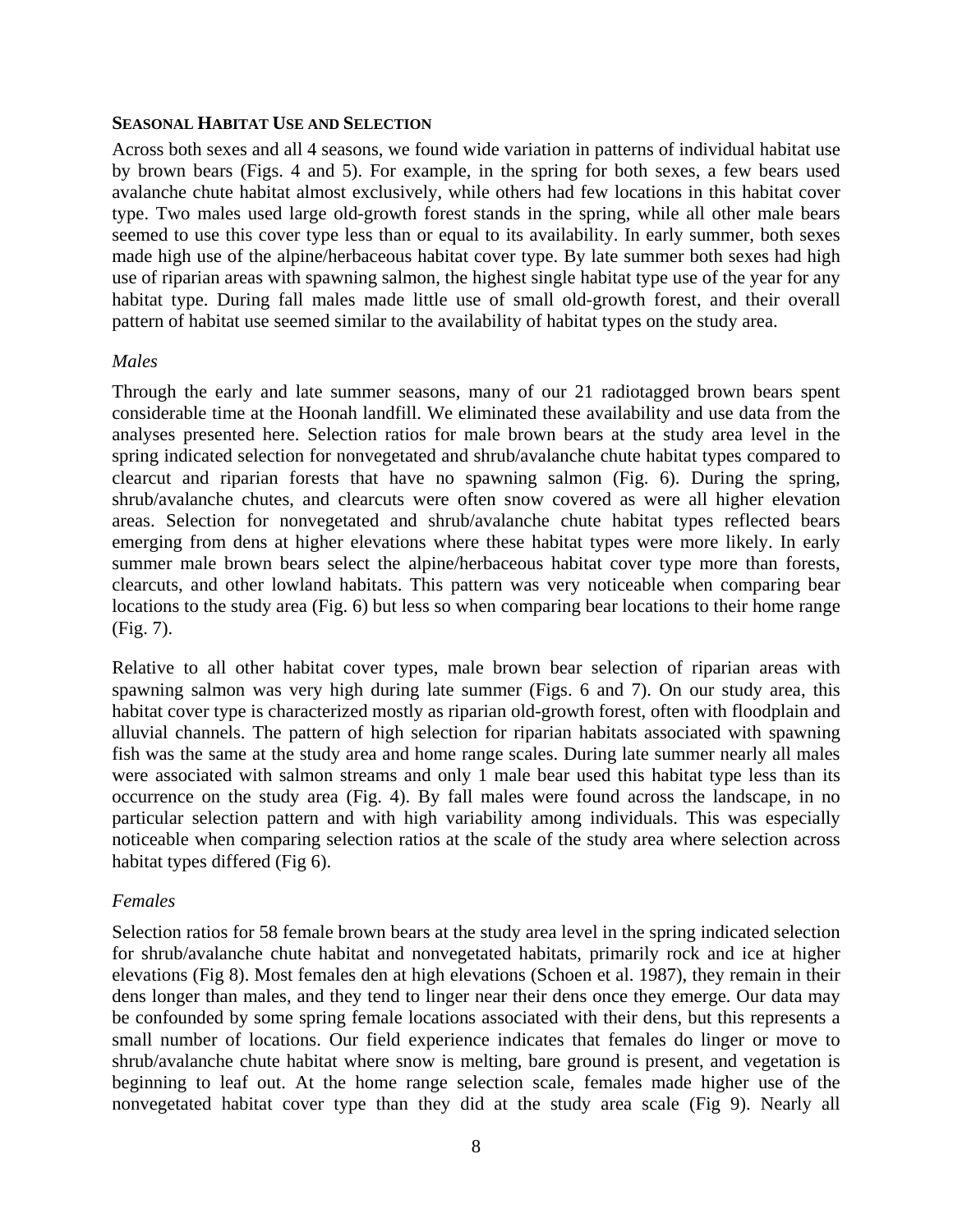nonvegetated habitat is above 500 m in elevation, and our results indicate that the proportion of this habitat cover type differs between the study area and female home ranges.

In early summer, females selected alpine/herbaceous and shrub/avalanche chute habitat types more than all other types, at both the study area and home range scales. Both of these habitat types are usually associated with higher elevations, although shrub/avalanche chutes often extend below 500 m in elevation.

Relative to all other habitat types, female brown bear selection of riparian areas with spawning salmon was very high during late summer (Figs. 8 and 9). The 95% confidence interval had no overlap with any other habitat type. Based on our definition of this habitat type, we found it to occur on 9.1% of the study area, and the geometric mean of female bear use of this habitat was about 25%. Many of our radiocollared females had >40% of their relocations in this habitat type during late summer.

By fall females once again were associated with shrub/avalance chutes, and their selection ratio for this habitat type did not overlap with any other habitat type at the scale of the study area (Fig 8). Of secondary selection were alpine/herbaceous and nonvegetated habitat types. Examination of the use data indicates that many females have more than half of their seasonal locations in avalanche chutes; our field experience indicates strong selection for this habitat type.

# **DISCUSSION**

#### **HOME RANGES**

Our multiyear home range size estimates for male and female brown bears were consistent with Schoen and Beier (1990) for Admiralty and Chichagof Islands and other coastal brown bear studies. Brown bear size varies widely across North America according to region, sex, age, and reproductive status. Even though sample sizes, number of locations, and home range estimates differ among studies, some general comparisons can be made. Hamilton and Bunnell (1987) had home range estimates of  $60 \text{ km}^2$  and  $85 \text{ km}^2$  for 2 female brown bears in coastal British Columbia. Barnes (1990) and Smith and Van Daele (1990) found that annual female brown bear home ranges vary from means of 28  $km^2$  and 92  $km^2$  on 2 study areas on Kodiak Island, and they found mean male home ranges of 133  $\text{km}^2$  and 219  $\text{km}^2$  on 2 different study areas. Our mean female and male multiyear home range estimates of 83  $\text{km}^2$  for males and 35  $\text{km}^2$  for females were slightly smaller than those reported for coastal brown bears and indicate that Chichagof Island brown bears can usually obtain their habitat and food resources in a small area. The number and distribution of salmon streams in a landscape may have a strong influence on home range size. Travel distance to obtain food is usually short for bears that feed on salmon on our study area. Our slightly smaller home ranges on Chichagof Island, compared to those on Kodiak Island, were probably not related to the density of brown bears, which were similar in both areas (Miller et al. 1997).

Noncoastal brown bears have home ranges larger than those that we found. Mace and Waller (1997) showed mean annual home ranges of  $125 \text{ km}^2$  for adult females and 768 km<sup>2</sup> for adult males in northern Montana, and Blanchard and Knight (1991) had multiyear home range estimates of 884  $km^2$  for females and 3757  $km^2$  for males in Yellowstone. There are many examples of large home ranges for brown bears that do not have access to salmon. We assume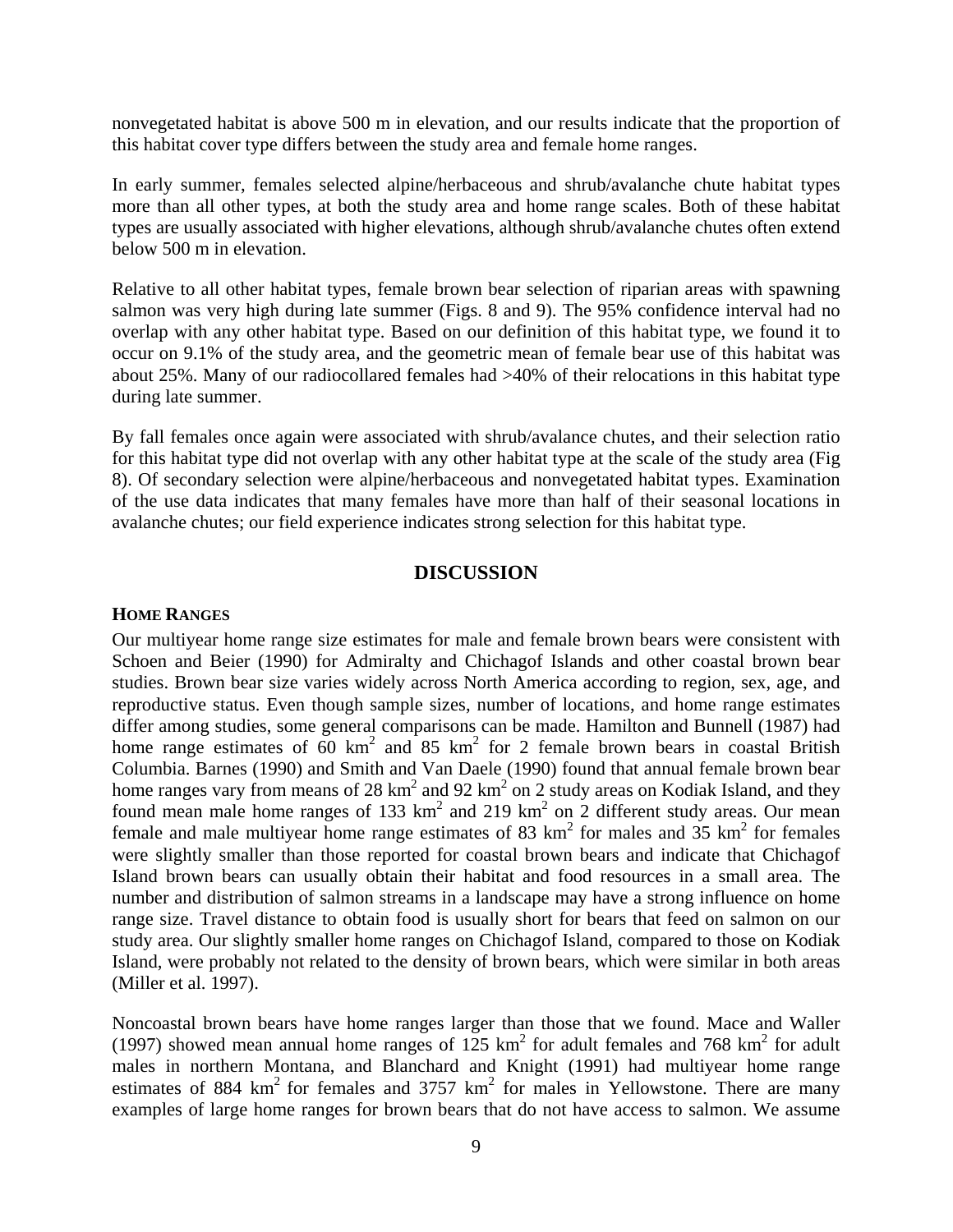that our small home ranges reflect the widely available seasonal food resource of spawning salmon combined with prolific berry crops across the study area. Bears that do not have access to these food resources near their core use area in season will travel long distances for seasonally abundant food, thereby increasing their annual home range.

# **SEASONAL HABITAT USE AND SELECTION**

Our patterns of brown bear seasonal habitat use and selection followed those described by Schoen and Beier (1990), although some of our patterns were weaker. There are a few possible reasons for the differences. Schoen and Beier (1990) did not have access to GIS technology and relied on aerial telemetry descriptions of bear habitat use when they estimated the location of a bear. We acquired the same information using their habitat type descriptions, but these data were not used in this analysis. As a result, the habitat type descriptions from our GIS analysis are not necessarily the same as theirs. Finally, although only 10 km from their Admiralty Island study area, we found differences in the numbers but not types of habitats available to bears on each of the study areas.

We chose to use Forest Service GIS coverages, largely based on "timtype," the only currently available polygon coverage for the Tongass National Forest. The advantage of using a modified GIS coverage was that we were able to conveniently describe the study area and have completely mapped polygons. We were also able to accurately map all roads, streams, and clearcuts. These advantages allowed us to compare habitat use and availability with the same coverage for attributes that Schoen and Beier (1990) could not estimate. The GIS system also allowed us to incorporate radiotelemtry and mapping errors into our analysis. Disadvantages of the coverage we used include 1) small patches of some habitat types are poorly mapped, causing fine scale loss of information, and 2) errors in the mapping of polygons, especially with regard to the size classes of old-growth forest.

Schoen and Beier (1990) found high use of old-growth forest during their spring season (~71%), on their Admiralty Island study area. When pooling habitat use across GIS habitat types that were forest (scrub forest, small old-growth, medium and large old-growth, riparian with fish, riparian with no fish), we found that males and females used some forest type in 57% and 43% of the locations, respectively. Although we do not have quantitative GIS coverage for the Admiralty Island study area, our experience on both study areas indicates that there is less forest, less alpine, and more shrub/avalanche chute habitat on the Chichagof Island study area. We conclude this accounts for some of the minor differences in habitat use and selection patterns between study areas.

We found high selection for the shrub/avalanche chute habitat type by females during spring and fall and less such selection for males. The shrub/avalance chute habitat type probably varies greatly in food quality by season, so females may be selecting this habitat type for different reasons in different seasons. Wielgus and Bunnel (1994) suggested that females may use foodpoor habitats to avoid males. They found that females had lower use of forest habitats in the spring and fall to avoid encountering males. One interpretation of our results is in agreement with this hypothesis, at least during the spring. Further analysis of our data with respect to elevation differences between the sexes may provide more information about this hypothesis.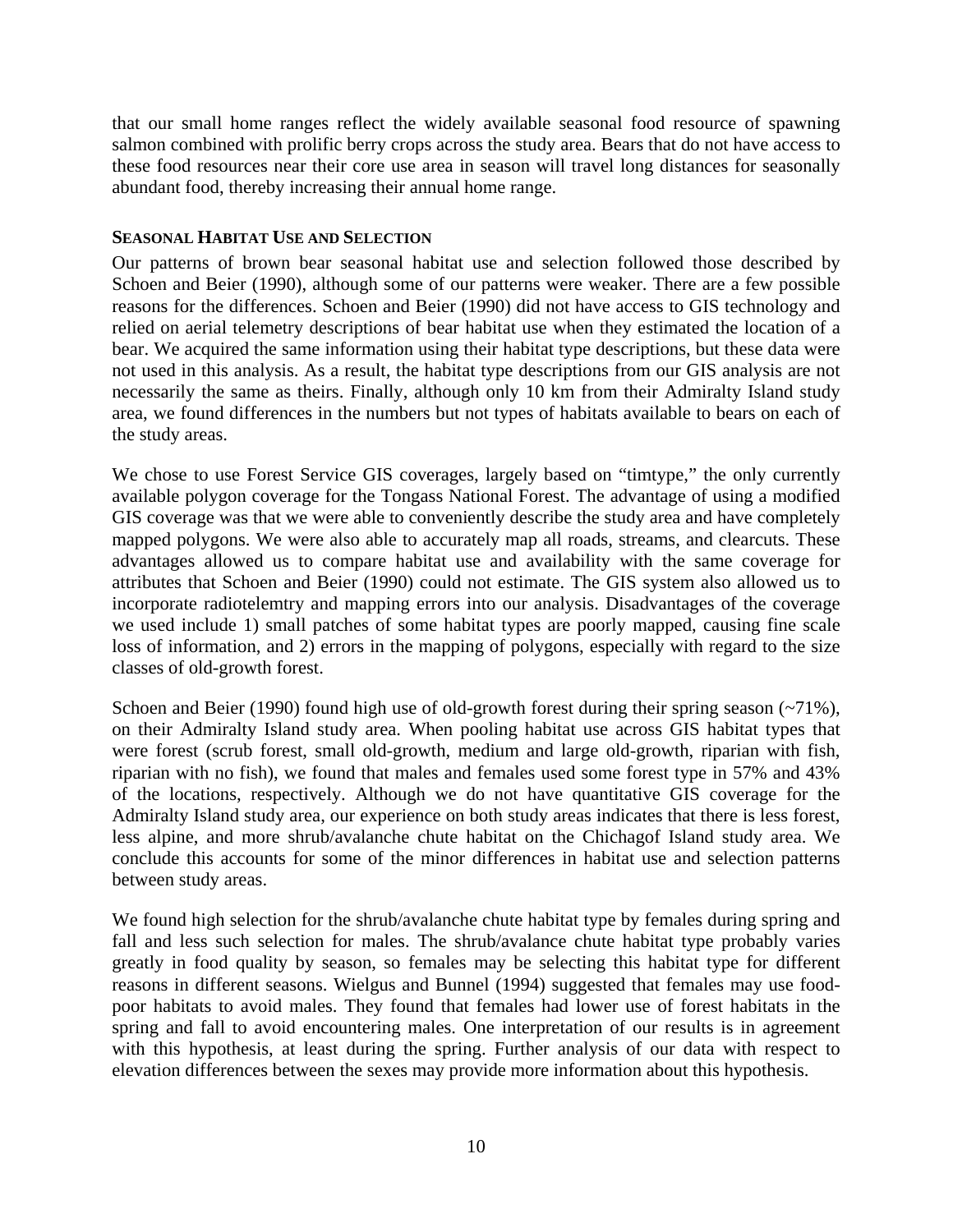The high selection we found for females of the shrub/avalanche chute habitat in the fall (Fig. 8) suggests the importance of this habitat in providing food resources for bears immediately before denning. Avalanche chutes have long been identified as an important seasonal habitat type for brown bears in the Northern Continental Divide Ecosystem (Waller and Mace 1997) for the herbaceous forage and cover security provided. Similarly, female brown bears in other coastal areas make high seasonal use of avalanche chutes related to berry production (Hamilton and Bunnell 1987). It was unclear why males select this habitat type less than females on our study area.

The highest seasonal selection of a habitat type was for riparian areas with spawning salmon during the late summer (Figs. 6–9). Weighted mean use was 28% by males and 48% by females during this season. The riparian area with spawning salmon accounted for just 9% of the study area, yet some bears used this area almost exclusively during the late summer. Schoen and Beier (1990) also found very high use of this habitat type during late summer, although they defined the habitat type more broadly than we did. This salmon resource concentrates a major portion of the brown bear population along stream corridors and the associated forest during late summer. As a result, the salmon resource is considered a keystone species group because so many other ecosystem interactions depend on that seasonal resource (Willson and Halupka 1995). Our results indicate that the conservation and maintenance of both riparian forest habitats and salmon stocks across Southeast Alaska are two key components for ensuring naturally high densities of brown bears in the future.

#### **ACKNOWLEDGMENTS**

This study was funded primarily by the Alaska Department of Fish and Game (ADF&G) and the Federal Aid in Wildlife Restoration Program (Project W-24-3). The Alaska Region of the U.S. Forest Service provided financial assistance from 1989–93, and their support was instrumental in initiating this study. We appreciate the support from the Hoonah Ranger District, especially the housing they provided. J. Schoen and D. Anderson provided useful advice during the initial phases of this study. F. Samson, L. Shipley, J. Christner, and J. Chiarella of the U.S. Forest Service provided valuable assistance during the initial years of study. We appreciate the assistance with fieldwork from other ADF&G staff, including B. Young, J. Faro, and R. Lowell. Fish and Wildlife Protection Officer Dave Jones was always helpful with logistics and assisting us in determining the fate of some radiocollared bears. L. Bennett and other fixed-wing pilots provided safe flying. We acknowledge the long-term skilled assistance of helicopter pilot B. Englebrecht during our evening capture trips and for bringing us home safely.

#### **LITERATURE CITED**

- AEBISCHER, N. L. P. A. ROBERTSON AND R. E. KENWARD. 1993. Compositional analysis of habitat use from animal radio-tracking data. Ecology 74:1313–1325.
- BARNES, V. G. 1990. The influence of salmon availability on movements and range of brown bears on southwest Kodiak Island. International Conference on Bear Research and Management 8:305–313.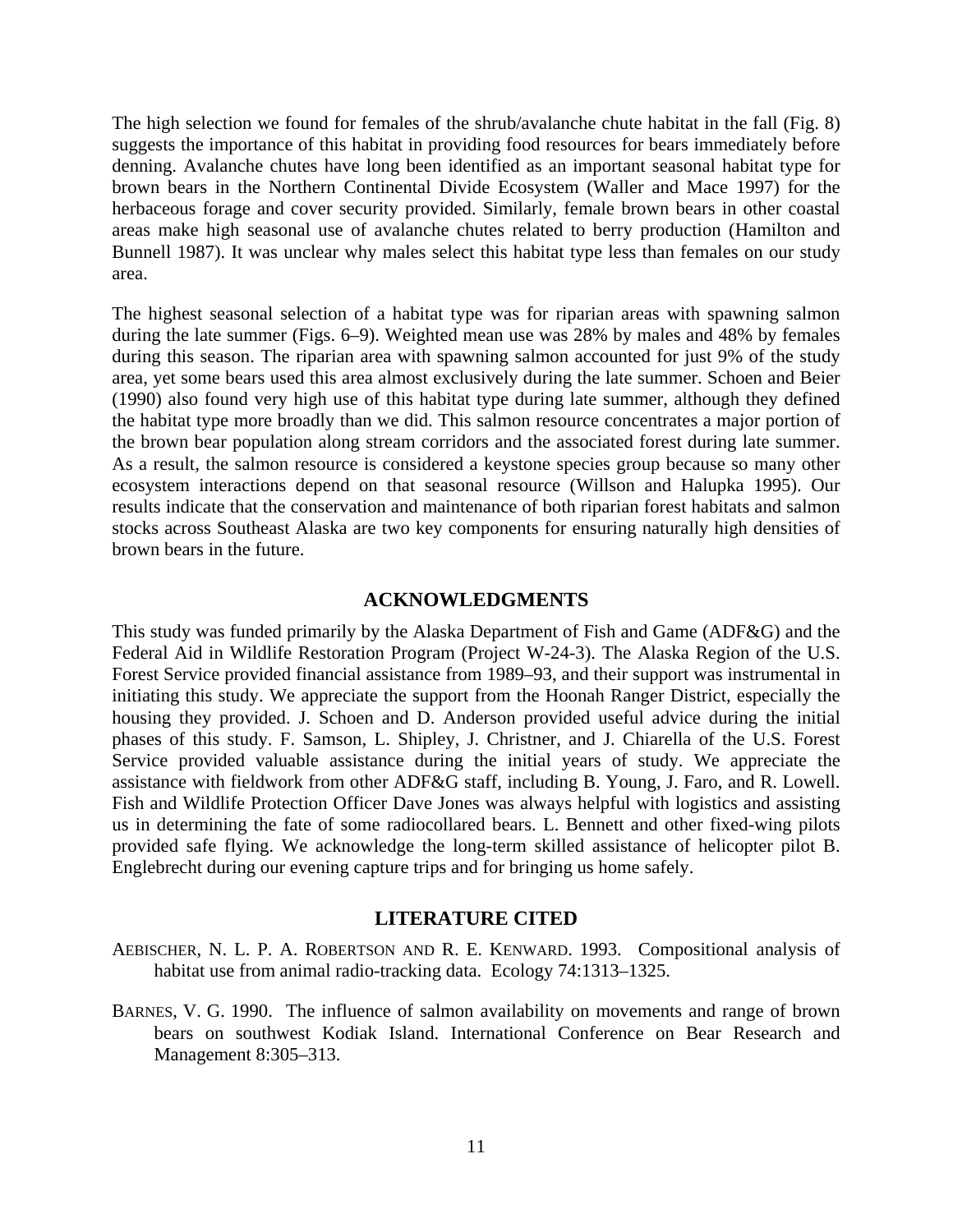- BLANCHARD, B. M. AND R. R. KNIGHT. 1991. Movements of Yellowstone grizzly bears. Biological Conservation 58:41–67.
- CRAIGHEAD, J. J., J. S. SUMNER AND J. A. MITCHELL. 1995. The grizzly bears of Yellowstone: their ecology in the Yellowstone ecosystem, 1959–1992. Island Press, Washington, D.C. USA.
- DOAK, D. F. 1995. Source-sink models and the problem of habitat degradation: general models and application to the Yellowstone grizzly. Conservation Biology 9:1370–1379.
- ENVIRONMENTAL SYSTEMS RESEARCH INSTITUTE, INC. 1996. ArcView GIS. Version 3.0. Redlands, California, USA.
- MACE, R. D. AND J. S. WALLER. 1997. Spatial and temporal interaction of male and female grizzly bears in northwestern Montana. Journal of Wildlife Management 61:39–52.
- MANLY, B. F. J. 1991. Randomization and Monte Carlo methods in biology. Chapman and Hall. London, U.K.
- ———, L. L. MCDONALD, AND D. L. THOMAS. 1993. Resource selection by animals: statistical design and analysis for field sudies. Chapman and Hall, New York, New York.
- MARTIN, J. R., W. W. BRADY, AND J. M. DOWNS. 1985. Preliminary forest plant associations (habitat types) of southeast Alaska: Chatham Area, Tongass National Forest. USDA Forest Service. Sitka, Alaska. 91p. Draft.
- MCLELLAN, B. N. 1989. Dynamics of a grizzly bear population during a period of industrial resource extraction. II. Mortality rates and causes of death. Can J. Zool. 67:1861–1864.
- ———. 1990. Relationships between human industrial activity and grizzly bears. Int. Conf. Bear Res. and Manage. 8:57–64.
- ———, and D. N. SCHACKLETON. 1988. Grizzly bears and resource extraction industries: effects of roads on behaviour, habitat use, and demography. J. Appl. Ecol. 25:451–460.
- MILLER, S. D., G. C. WHITE, R. A. SELLERS, H. V. REYNOLDS, J. W. SCHOEN, K. TITUS, V. G. BARNES, JR., R. B. SMITH, R. R. NELSON, W. B. BALLARD AND C. C. SCHWARTZ. 1997. Brown and black bear density estimation in Alaska using radiotelemetry and replicated mark-resight techniques. Wildlife Monographs 133.
- PENDLETON, G. W., K. TITUS, E. DEGAYNER, C. J. FLATTEN, AND R. E. LOWELL. 1998. Compositional analysis and GIS for study of habitat selection by goshawks in Southeast Alaska. Journal of Agricultural, Biological and Environmental Statistics 3:280–295.
- RAUSCH, R. L. 1963. Geographic variation in size in North American brown bears, *Ursus arctos*, as indicated by condylobasal length. Canadian Journal of Zoology 41:33–45.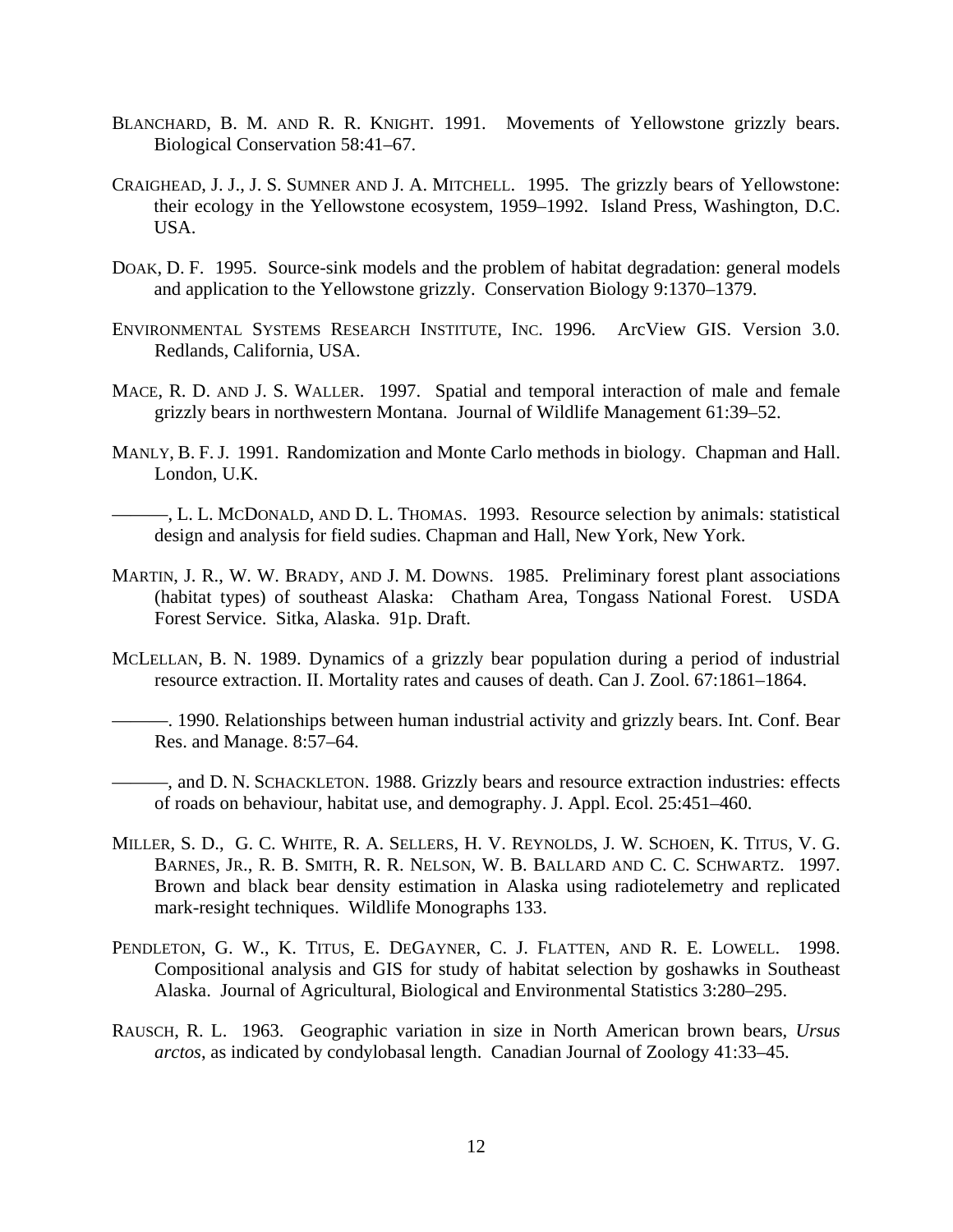- SCHOEN, J. W., L. R. BEIER, J. W. LENTFER, AND J. J. JOHNSON. 1987. Denning ecology of brown bears on Admiralty and Chichagof islands. International Conference on Bear Research and Management 7:293–304.
- —, AND ————. 1990. Brown bear habitat preferences and brown bear logging and mining relationships in Southeast Alaska. Alaska Department of Fish and Game. Federal Aid in Wildlife Restoration Final Report. Project W-22-1–6 and W-23-1–3. Juneau, Alaska, USA.
- ———, R. W. FLYNN, L. H. SURING, K. TITUS, AND L. R. BEIER. 1994. Habitat capability model for brown bear in Southeast Alaska. International Conference on Bear Research and Management 9:327-337.
- SERVHEEN, C. 1990. The status and conservation of the bears of the world. International Conference on Bear Research and Management. Monograph Series No. 2. 32pp.
- SMITH, R. B. AND L. J. VAN DAELE. 1990. Impacts of hydroelectric development on brown bears, Kodiak Island, Alaska. International Conference on Bear Research and Management 8:93– 103.
- TAYLOR, W.P., Jr., H.V. REYNOLDS III, and W.B. BALLARD. 1989. Immobilization of grizzly bears with tiletamine hydrochloride and zolazepam hydrochloride. Journal of Wildlife Management 53:978–981.
- TITUS, K. AND L. R. BEIER. 1993. Population and habitat ecology of brown bears on Admiralty and Chichagof islands. Alaska Department of Fish and Game. Federal Aid in Wildlife Restoration Research Progress Report. Study 4.22 Project W-24-1. Juneau, Alaska USA.

——, AND ———. Suitability of stream buffers and riparian habitats for brown bears. In Press. Ursus Volume 11.

- U.S. FOREST SERVICE 1997. Land and resource management plan Tongass National Forest. U.S. Department of Agriculture. R10-MB-338dd.
- WALLER, J. S., AND R. D. MACE. 1997. Grizzly bear habitat selection in the Swan Mountains, Montana. Journal of Wildlife Management 61:1032–1939.
- WEILGUS, R. B., AND F. L. BUNNELL. 1994. Sexual segregation and female grizzly bear avoidance of males. Journal of Wildlife Management 58:405–413.
- WILLSON, M. F. AND K. C. HALUPKA. 1995. Anadromous fish as keystone species in vertebrate communities. Conservation Biology 9:489–497.